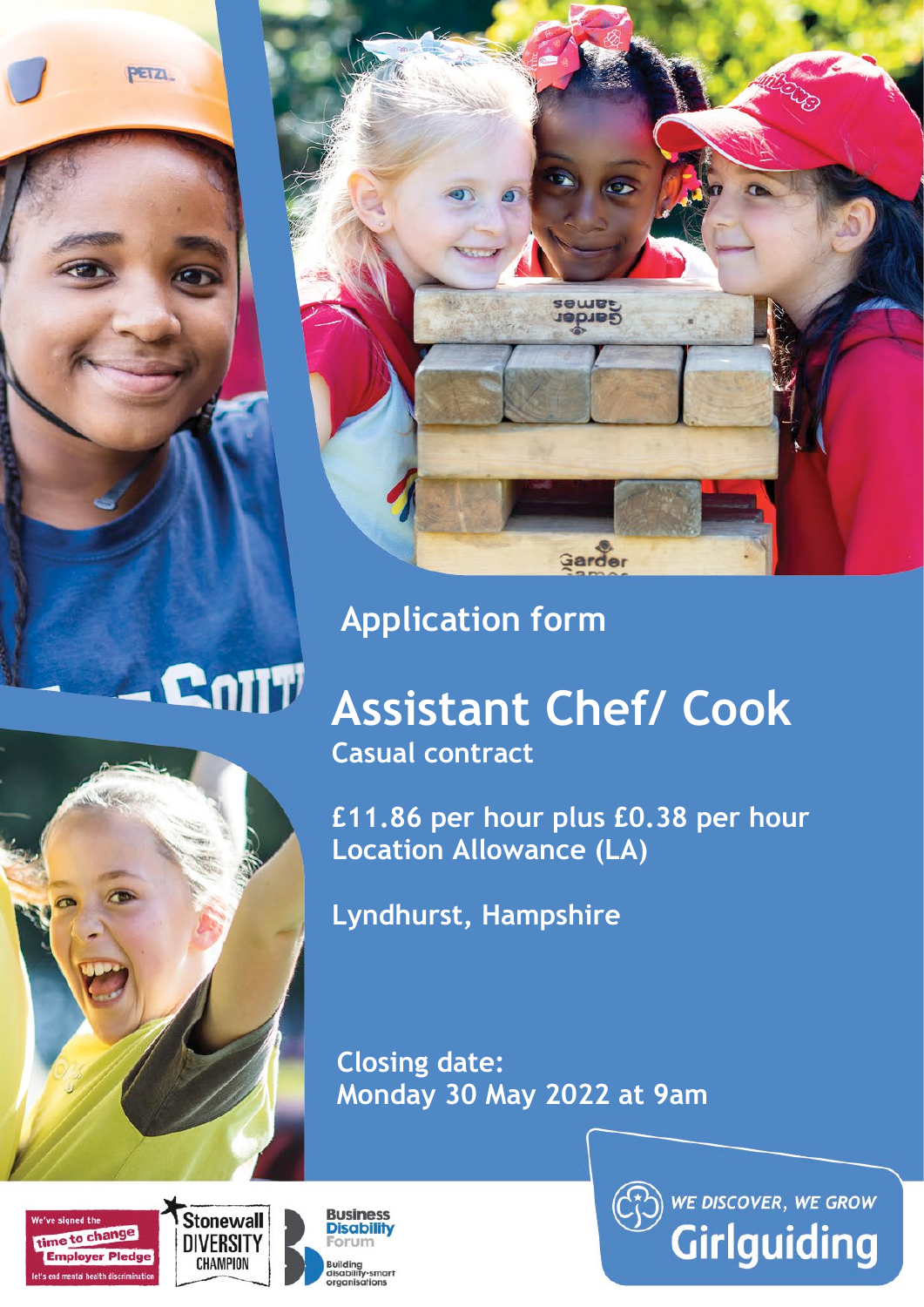# **Welcome**

# **Thank you for your interest in joining our team.**

This is a really exciting time to join Girlguiding. We have much to be proud of in our one hundred years of history, but we know that to remain vibrant and relevant to young people we must continually evolve.

We have begun a process of significant change: transforming the organisation so it can meet the challenges of the future by putting young people at the heart of our organisation. We are on a mission to amplify the voices of girls and young women, so they can champion change in their own lives and the wider world; to build strong partnerships that can increase our reach and impact; and to increase the support we offer our amazing adult volunteers who deliver incredible experiences to young people across the UK every week.

The Girlguiding strategy is clear. We will deliver an unrivalled girl-led experience, provide rewarding and flexible volunteering opportunities and be an inclusive & impactful organisation. At the core of our strategy is that we work together as one team regardless of the role we have or where we are. We are looking for skilled, passionate people to help us enable even more girls and young women to fulfil their potential.

Girlguiding values the differences that a diverse workforce brings and is committed to inclusivity, and to employing and supporting a diverse workforce. Girlguiding is proud to be part of the Stonewall Diversity Champions programme, a member of the Business Disability Forum, and a member of Time to Change. While Girlguiding's young members may be women only, our staff team is mixed gender. We welcome applicants from all backgrounds.

I am proud and humbled to be chief executive of this great charity with our mission of supporting girls and young women to thrive and make a difference in our communities and across the world. I hope you feel inspired to apply to join us.

Warmest wishes,

Ayela Salt

Angela Salt OBE Chief Executive

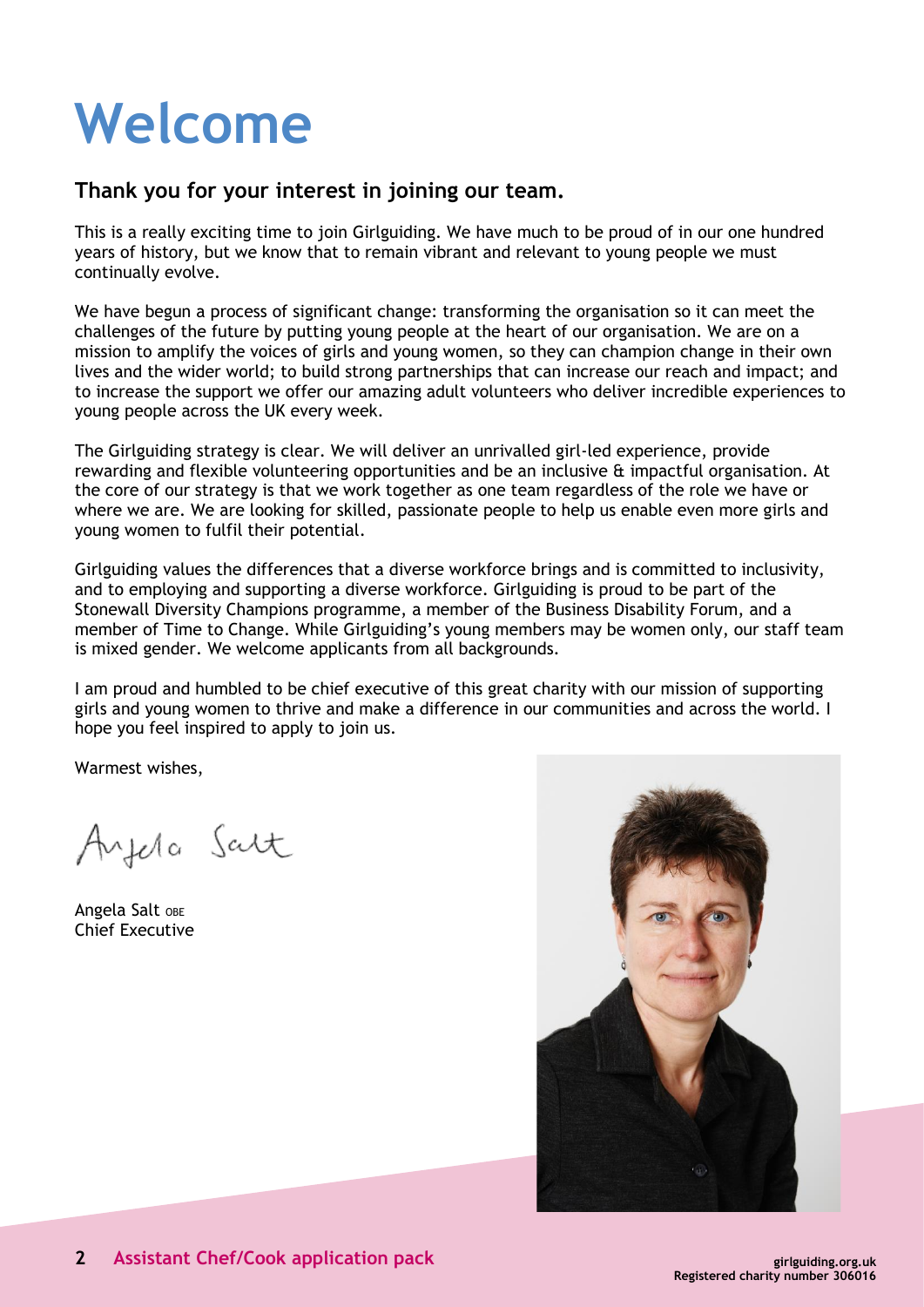# **About Girlguiding**

# **Girlguiding is the leading charity for girls and young women in the UK.**

Thanks to the dedication and support of our amazing volunteers, we are active in every part of the UK, giving girls and young women a space where they can be themselves, have fun, build brilliant friendships, gain valuable life skills and make a positive difference to their lives and their communities. We build girls' confidence and raise their aspirations. We give them the chance to discover their full potential and encourage them to be a powerful force for good.



# **Rainbows - We have fun**

Rainbows are girls aged five to seven (four to seven in Northern Ireland) and follow a programme called the Rainbow Jigsaw, through which they can take part in lots of different activities with girls their own age.

See more of [what Rainbows do.](http://www.girlguiding.org.uk/about_us/what_do_girls_in_guiding_do/rainbows.aspx)

# **Brownies - We do cool stuff**

Brownies are girls aged seven to ten who become a member of a Six and follow a programme called the Brownie Adventure. Brownies opens up a world of exciting challenges and the opportunity to try new things and to make brilliant friends

[Learn more about Brownies](http://www.girlguiding.org.uk/about_us/what_do_girls_in_guiding_do/brownies.aspx).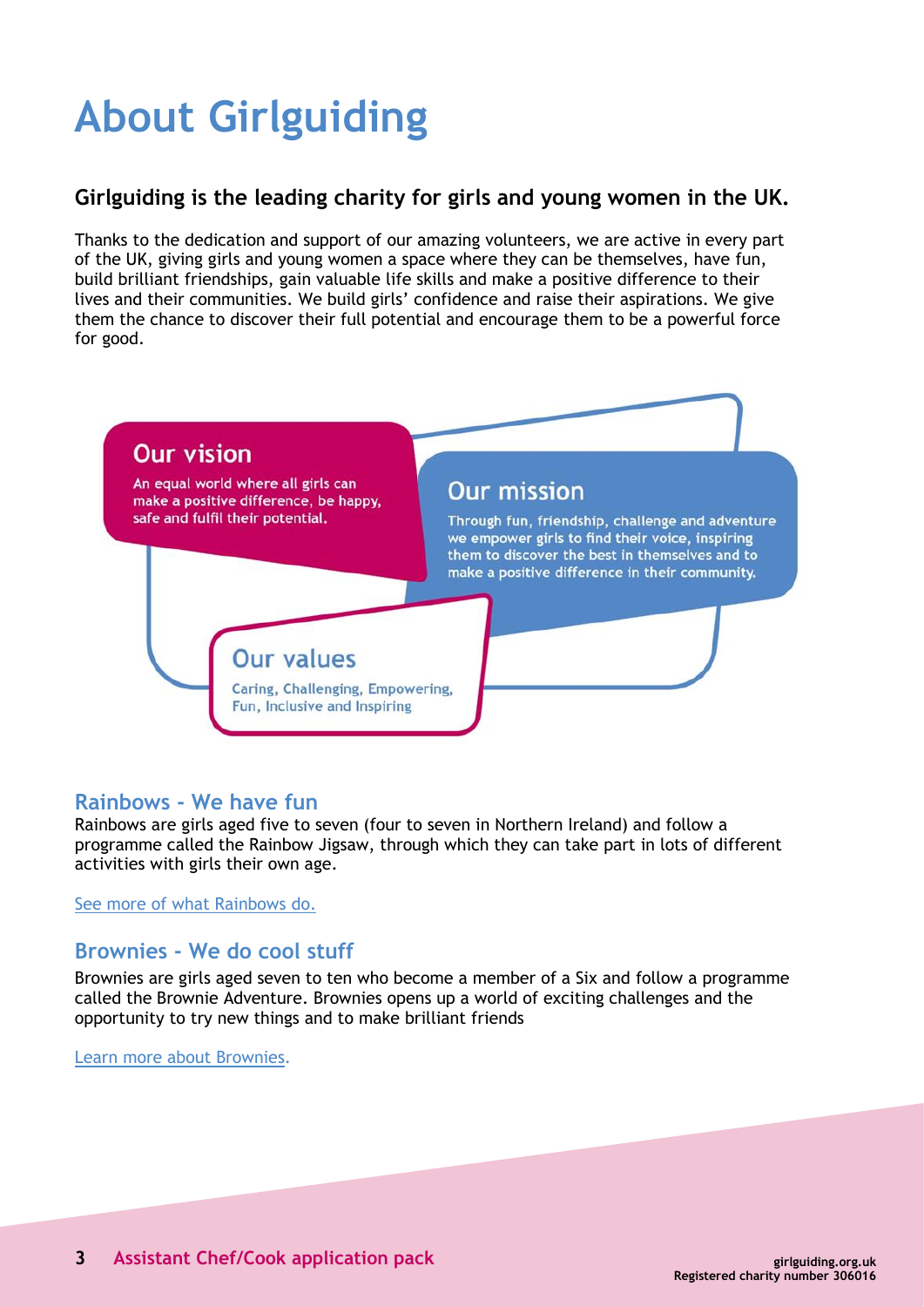# **Guides - We make things happen**

Guides are girls aged 10 to 14 who are given the chance to explore their individual skills and abilities and try out new challenges as part of a team. Girls can get involved in anything from adventure sports to performing arts, travel and taking part in community action projects.

[Discover more about Guides.](http://www.girlguiding.org.uk/about_us/what_do_girls_in_guiding_do/guides.aspx)

#### **Rangers**

Rangers are girls aged 14 to 18 who follow a programme of interest badges, skills builders and awards. Girls can take part in amazing challenges, travel the world and develop skills across our six themes.

[Explore more about Rangers.](https://www.girlguiding.org.uk/what-we-do/rangers/all-about-rangers/)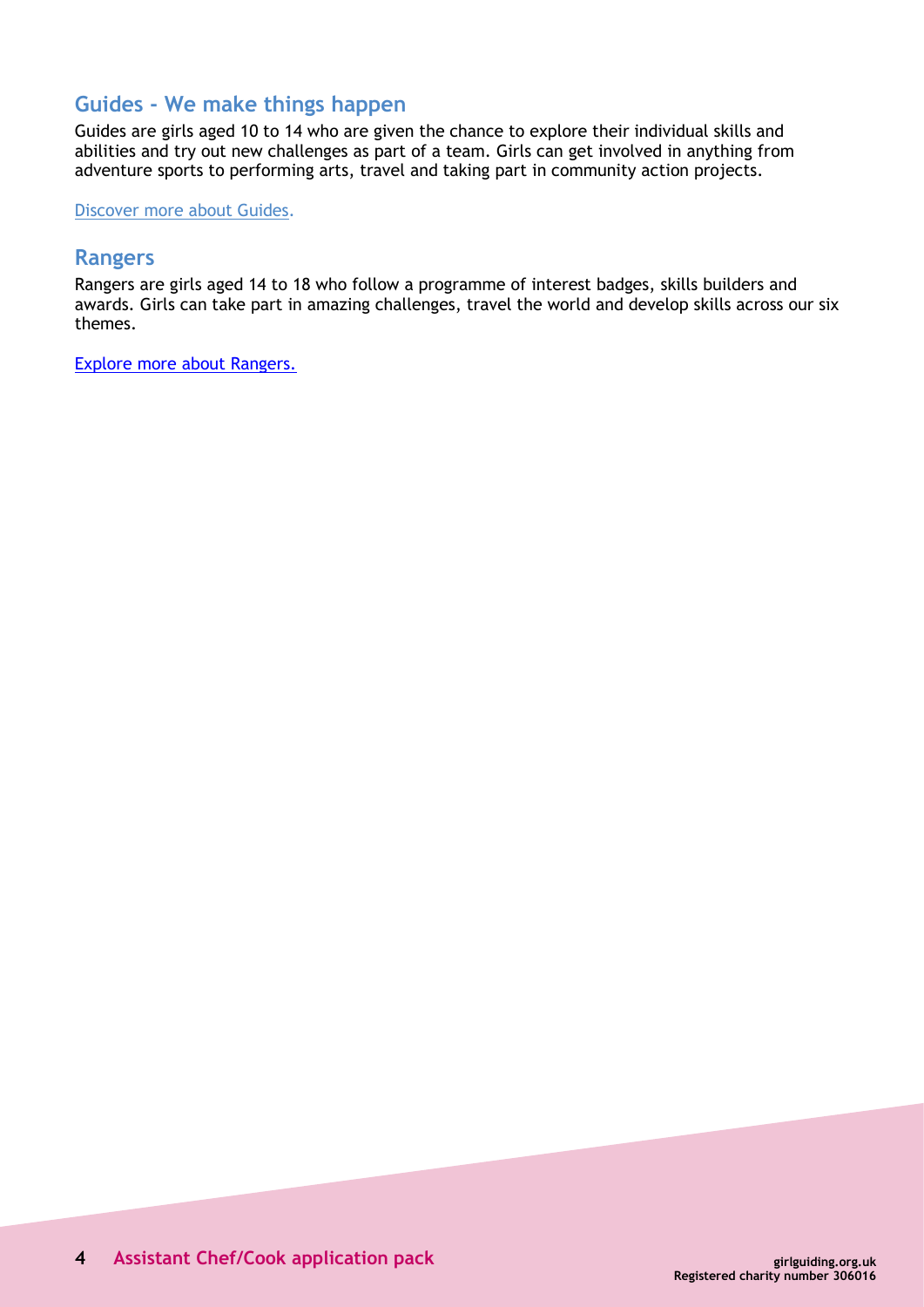# **Girlguiding's Strategy**

# **Girlguiding exists to help girls and young women find their voice and build skills and confidence - inspiring them to discover the best in themselves and empower them to make a positive difference in their community.**

Between school, social media, friendships and relationships – there's a lot going on for girls today. Not to mention the future, the planet, education and what jobs might be around in few years' time.

#### **That's why Girlguiding is more important than ever.**

In 2018 and 2019, Girlguiding asked 50,000 members of our community - girls, volunteers, staff, parents and partners - to tell us what they wanted for our future. From this, we've made Girlguiding's Strategy.

It's created from a real picture of the challenges Girlguiding's facing, as well as its potential.

# **Shared goals for Girlguiding**

#### **Let's create exceptional experiences for girls and young women**

We want to offer experiences so fun, accessible and empowering that they inspire more girls, young women and volunteers to join than ever before. So, we're going to keep putting girls at the centre of everything we do. Every decision we make, big or small, should be led by our girls and young women.

#### **Let's develop a rewarding and flexible volunteer experience**

We want volunteering to be flexible so it's easier for people to give their time. So, we're going to create opportunities that fit around people's lives. This will give more people the opportunity to share their talents and deliver great guiding to reach more girls and young women.

#### **Let's be more inclusive and make a bigger impact**

We want Girlguiding to have an even bigger impact and influence on local communities and across the UK. So we're going to find fresh and exciting ways to welcome new girls and volunteers to make sure our community develops to reflect the world around us. We're going to make more people better aware of Girlguiding by proudly telling the world about our amazing achievements and hero girls' voices.

#### **And let's get the basics right**

The best way to do brilliant things, is by getting the basics right. We're going to build solid foundations, including: Strong structures and processes, empowering girls to lead the way, new ways of working.

[Find out more here](https://www.girlguiding.org.uk/about-us/girlguidings-strategy/)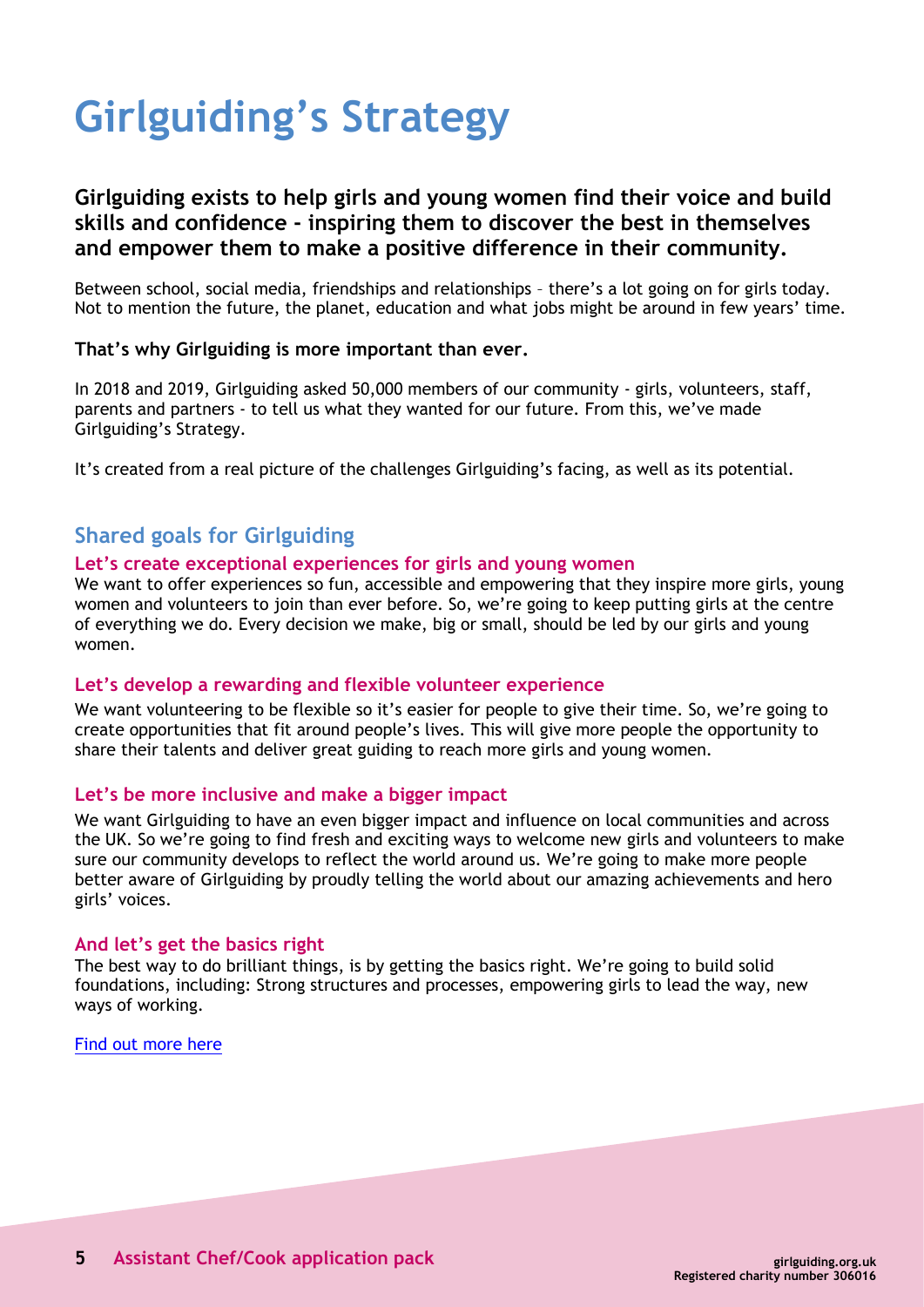# **Girlguiding's structure**

# **Girlguiding breaks down into gradually smaller groups that deliver good guiding for their area. All guiding units and areas are charities in their own right.**

Nationally, we're overseen by our board of trustees. Our chief executive heads Girlguiding's national staff team and is responsible for ensuring that the work they do follows the direction agreed by the trustees. The team is spread across several sites.

- **Girlguiding Headquarters in London.**
- Our activity centres in Hampshire, Sussex, Lancashire, Derbyshire and London.
- **Trading Service in Altrincham, Cheshire.**

### **Governance**

Girlguiding UK is a member led organisation, established as a charity by Royal Charter in 1922. We are led by our board of trustees, which includes our chief guide and our membership is represented by our Council members.

For more information on our trustees, council and Chief Guide team see:

[How we are run](https://www.girlguiding.org.uk/about-us/our-organisation/how-girlguiding-is-run/)

For more information on our accounts see:

2019 annual report and financial [statements](https://www.girlguiding.org.uk/globalassets/docs-and-resources/quality-and-compliance/annual-report-2019.pdf)

Our profile on the Charity [Commission](http://www.charitycommission.gov.uk/search-for-a-charity/?txt=306016) website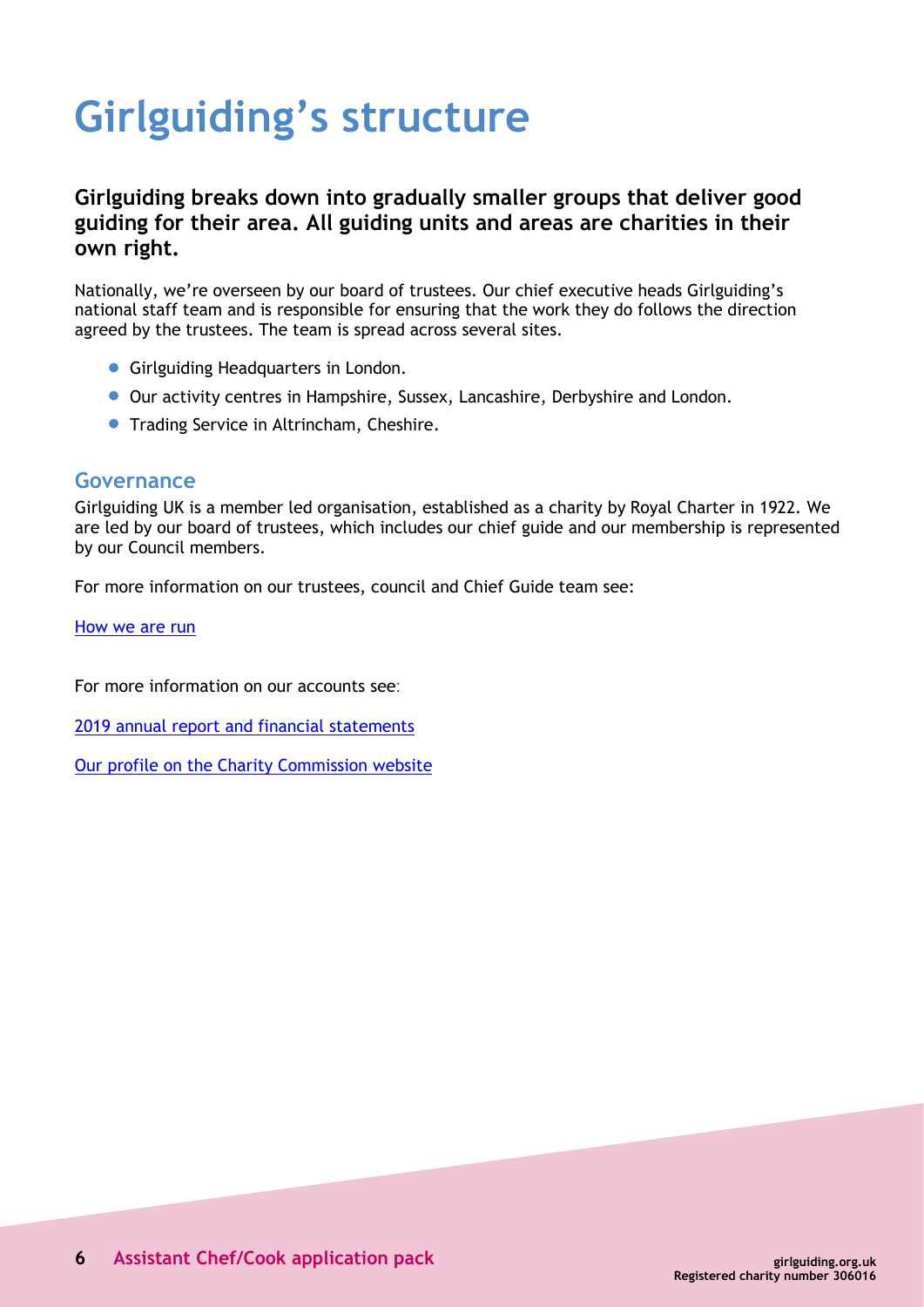# **The role**

# **Overall purpose**

- To order, prepare and cook food for guests at the centre, including those on events, in accordance with agreed menus and procedures.
- To maintain a safe, clean working environment and to deputise for the Head Chef in their absence, by ensuring sufficient stock is ordered and the kitchen and associated staff members are managed effectively.
- To provide our guests with a first-class dining experience in terms of quality and presentation of meals.

# **Main areas of responsibility**

- To prepare meals in accordance with prescribed recipes and procedures for all guests across the centre as required. This includes guests staying in the self-catering buildings, on campsites, or attending special events.
- To understand allergens and provide alternative meals for all special dietary requirements.
- To ensure that high standards of cleanliness and hygiene are consistently maintained, ensuring equipment is clean, safe and meets the relevant Health & Safety standards as minimum.
- To carry out daily Health & Safety procedures such as stock rotation, food checks, temperature testing, opening & closing procedures and maintaining the appropriate records.
- To supervise meal service in the dining room and ensure a high standard of customer care, being available to answer guest queries regarding dietary needs.
- To maintain a high level of personal hygiene and wear appropriate uniform and PPE.
- To report any issues or faults to the Head Chef and/or record them in the maintenance book.
- To attend and participate in any staff trainings and meetings as required.

# **Additional information**

- To undertake any other duties that may reasonably be required to fulfil the duties of this post.
- The hours of this post are flexible and vary in line with the business of the centre. As the centre is open 7 days a week, the post holder may be required to work mornings, nights, weekends, and bank holidays.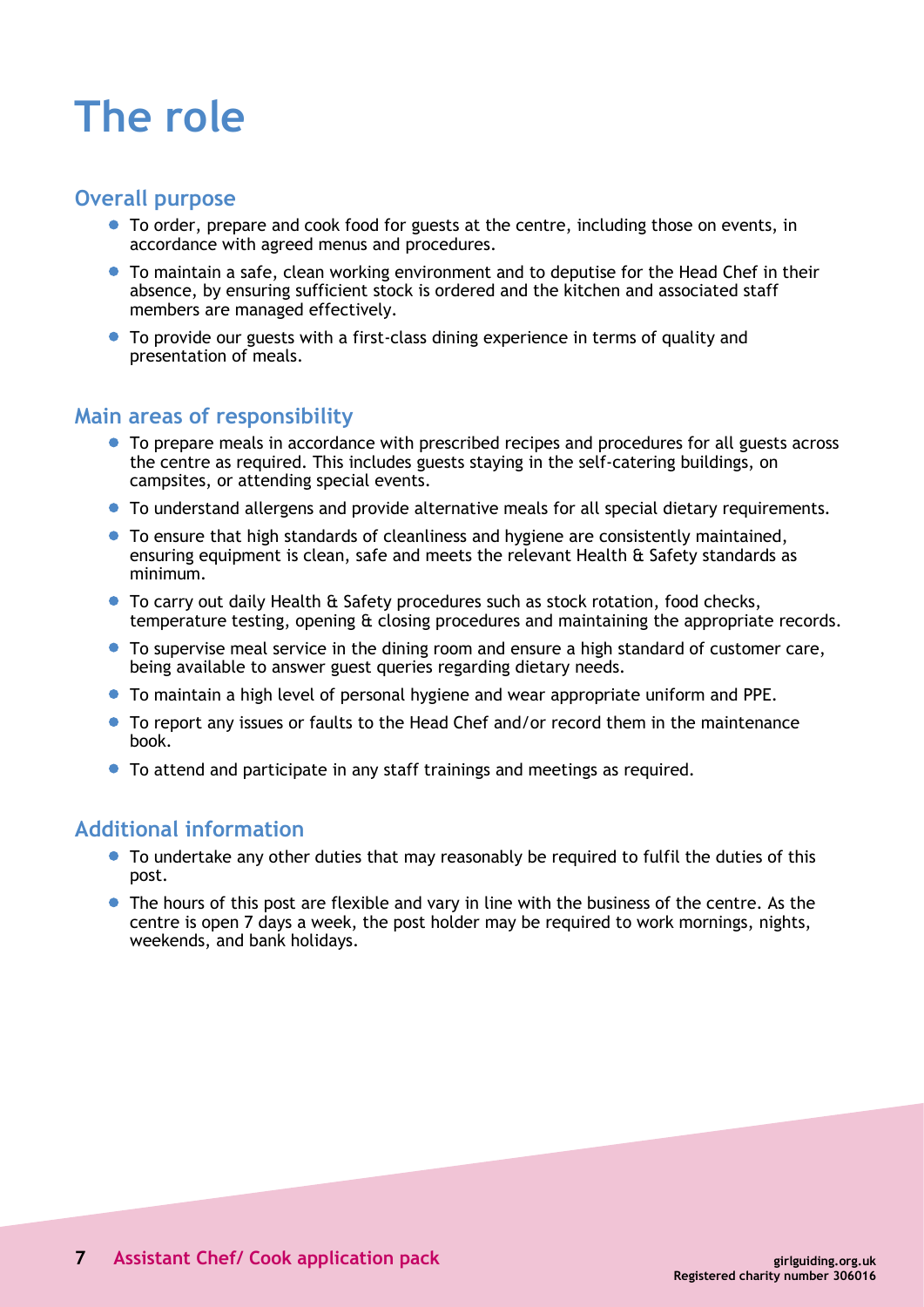# **The person**

| <b>Criteria</b>                                                                                                                             | <b>Assessment</b><br>A, I, T | <b>Essential or Desirable</b> |
|---------------------------------------------------------------------------------------------------------------------------------------------|------------------------------|-------------------------------|
| <b>Skills</b>                                                                                                                               |                              |                               |
| Good verbal and written communication skills                                                                                                | A, I                         | Essential                     |
| Excellent organisational skills                                                                                                             |                              | Essential                     |
| Ability to prioritise workload with minimum<br>supervision                                                                                  | A, I                         | Essential                     |
| Ability to work effectively as part of a team to<br>complete day-to-day tasks and achieve deadlines                                         | A, I                         | Essential                     |
| Ability to work under pressure, as an individual,<br>in order to meet multiple deadlines                                                    | A, I                         | <b>Essential</b>              |
| Catering qualification such as City & Guilds or<br>NVQ2-3 or currently working towards achieving<br>this                                    | A                            | Essential                     |
| IEH Level 2 award in food safety in catering                                                                                                | A                            | Desirable                     |
| A valid First Aid certificate                                                                                                               | A                            | Desirable                     |
| <b>Experience of</b>                                                                                                                        |                              |                               |
| Experience of catering for guests of all ages                                                                                               | A, I                         | Essential                     |
| Experience of catering for corporate/professional<br>groups                                                                                 | A, I                         | Desirable                     |
| Experience of catering for large groups                                                                                                     | A, I                         | Desirable                     |
| Knowledge                                                                                                                                   |                              |                               |
| Good general Health & Safety knowledge,<br>specifically related to safe systems of work, food<br>hygiene and working in a catering facility | A, I                         | Essential                     |
| Understanding of dietary needs, allergens &<br>related catering options                                                                     | A, I                         | Essential                     |

**\*A = Application Form I = Interview T = Test**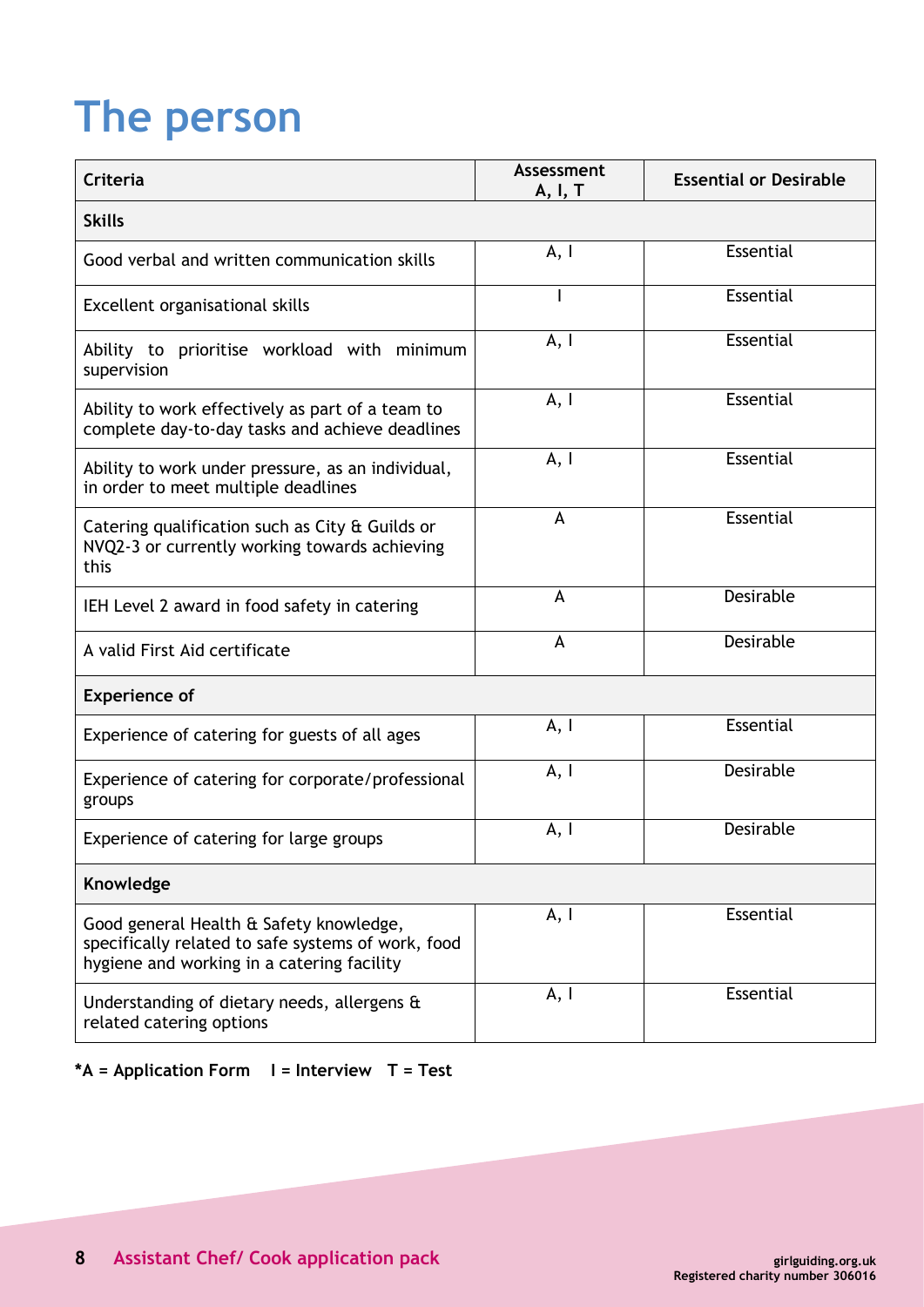# **Employment details**

## **Contract type**

This post is a casual contract for zero guaranteed hours. However, the post holder will at times be required to work additional hours – including evenings and weekends – for which time off in lieu (TOIL) will be available.

### **Location**

You will be based at Foxlease Clay Hill, Lyndhurst, Hampshire SO43 7DE. Occasionally you may be required to perform your duties from other Girlguiding premises within a reasonable travelling distance of this location. You may be required to travel inside the UK on the business of the charity.

## **Salary**

The salary for the position is £11.86 per hour plus £0.38 per hour Location Allowance (LA).

# **Holiday entitlement**

25 days of paid holiday per year plus bank holidays. This increases after one year of service to 26 days, and then a further one day for every year of service up to a maximum of 30 days after five years of service. This is pro rata for part time and fixed term employees.

# **Medical and criminal records check**

Upon successful appointment you will be required to complete a confidential occupational health questionnaire so we can consider our ability to make any reasonable adjustments where advised.

In addition, certain roles in Girlguiding are judged as exempt under the Rehabilitation of Offenders Act 1974. Where applicable, you may be subject to a Disclosure & Barring Service (DBS) check by the Disclosure & Barring Service and employment is subject to satisfactory receipt of these.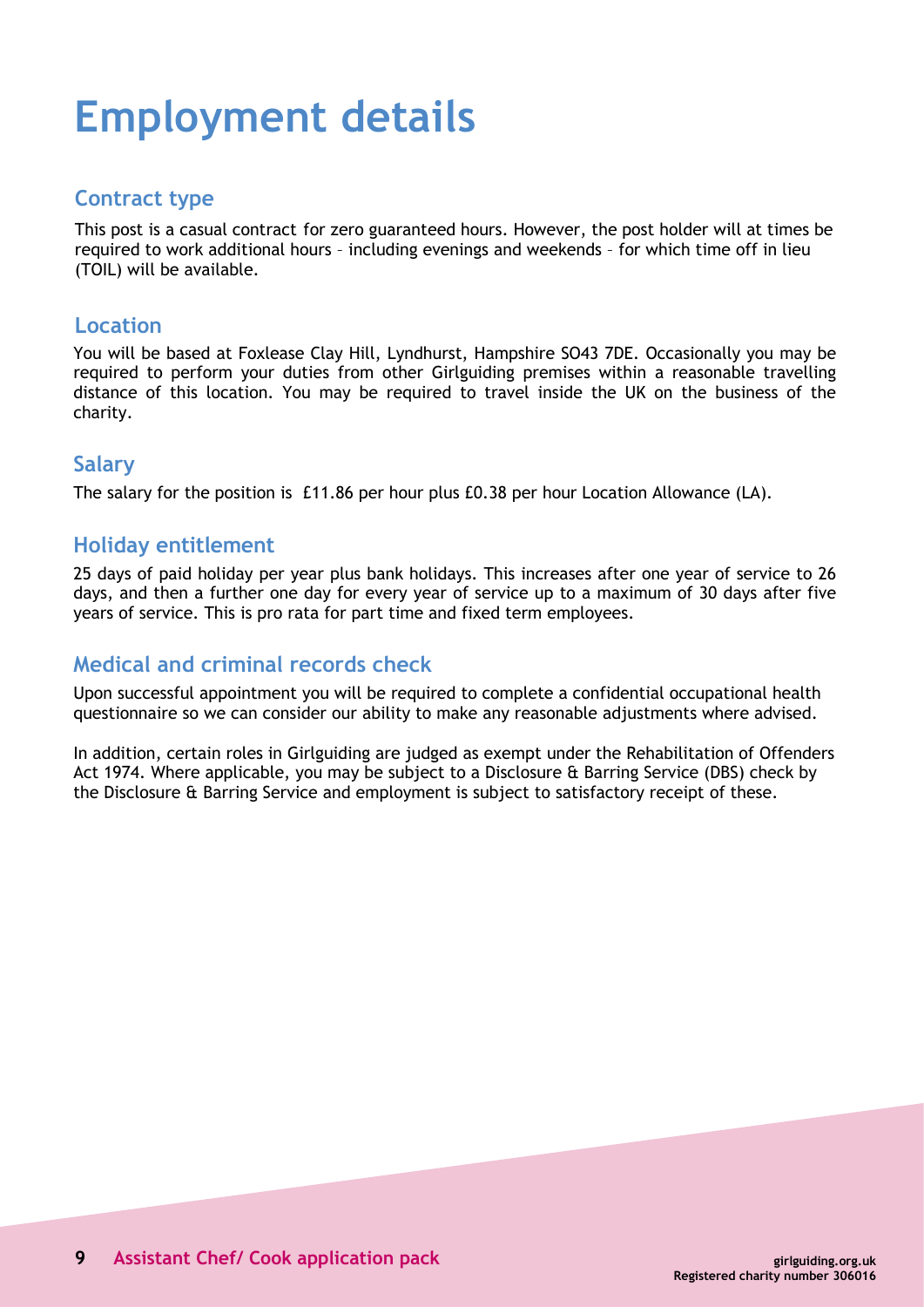# **How we value our people**

## **Family friendly policies**

Our Family Friendly Policy includes maternity, partner / paternity, adoption and shared parental leave and an enhanced maternity scheme.

#### **Pregnancy at work**

We're a member of Tommy's Pregnancy at work. The scheme helps to provide you, as a pregnant employee, and your manager, with the information and support you need to ensure a well-informed working pregnancy.

### **Flexible Working**

We're committed to supporting you to achieve a good work-life balance and offer a number of flexible working options - wherever we reasonably can.

## **Flexi time**

Flexi time applies where you accrue additional hours to complete pieces of work. Time accrued in one quarter can be taken by the end of the following quarter.

## **Time off in lieu (TOIL)**

TOIL applies where the requirement to work is known, recorded and approved ahead of it occurring e.g. a committee meeting, an event etc. Time accrued in one quarter can be taken by the end of the following quarter.

### **Leave (Holiday)**

Annual leave is 25 days a year and increases by one day for every year of service up to 30 days. You can buy up to five more days' holiday a year through our flexible benefits package.

# **Girlguiding or Other Volunteer Leave**

Choose to take either Girlguiding or other Volunteer leave, or a mix of the two, up to five days in a calendar year.

### **Career break**

With three years' service you can apply for a career break of between three months and one year.

#### **Pension**

Join our Group Personal Pension scheme from your first day of employment – you contribute 5%, and we contribute 10%. We'll automatically enrol you into our Workplace Pension Scheme – you contribute 5% and we contribute 3%.

#### **Life Assurance**

We provide two times your pensionable salary if you die. If you're in our Group Personal Pension Scheme or the Workplace Pension Scheme, your next of kin receive four times your pensionable salary. Eligibility is while you are employed with us and up to age 70 years.

### **Interest free season ticket loan**

On completion of probation, you can take out an interest-free season ticket loan up to a maximum of £10,000 a year.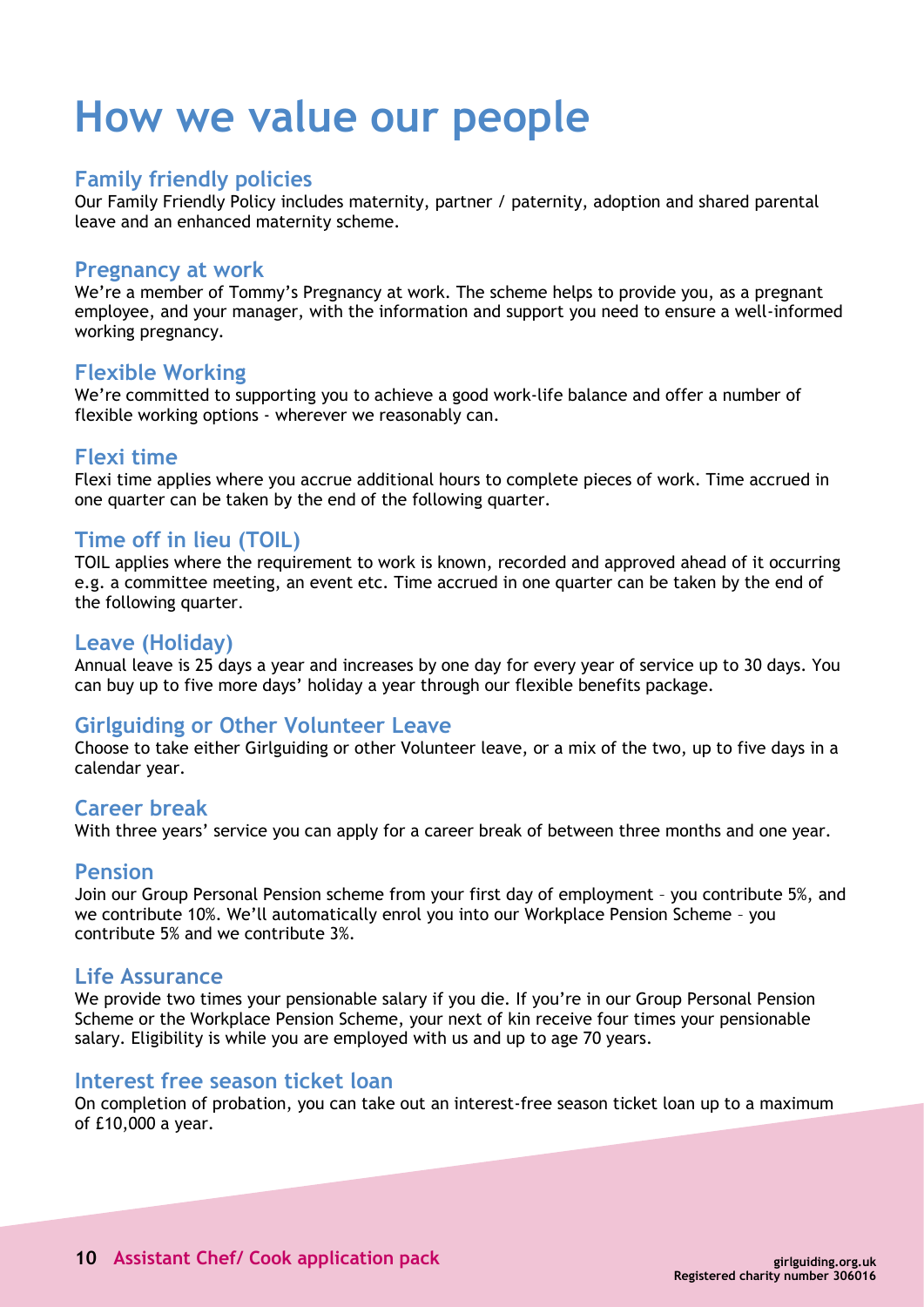# **Cycle to Work scheme**

We offer the opportunity to hire a bike and accessories from a minimum of £100 to a maximum of £1,000.

#### **Assisted study**

We're committed to continual learning and development and recognise that it's essential you have the skills you need to help us achieve our strategic objectives.

### **Professional subscriptions**

On completion of probation, you can apply for reimbursement for one annual professional subscription relevant to your role.

#### **Employee Assistance Programme (EAP)**

Our EAP is free and confidential, offering independent help, information and guidance to you and your immediate family 24/7. It also offers up to eight counselling sessions.

#### **Healthcare**

You'll be able to participate in an employer paid Healthcare Cash Plan. The plan provides cash to part cover costs of medical, dental and optical care.

#### **Flu vaccination**

We offer an annual flu vaccination to all staff.

#### **Eyesight tests**

On completion of probation, and where you regularly use a laptop for work, you're eligible for a free eyesight exam every two years. And we'll contribute £55 towards spectacles.

#### **Gym discounts**

Discounts offered at over 3000 gyms, health clubs, leisure centres, and yoga studios.

#### **Retail discounts**

You get a 10% discount on goods at our Girlguiding shop, and 20% discount at our training and activity centres; along with a range of retail, entertainment, and other discounts.

#### **Flexible benefits**

We recognise that a diverse workforce means that some benefits appeal more to some staff than to others, and so we've introduced a degree of flexibility on individual choice of benefits. You'll have quick and easy access to benefits via an app.

#### **Salary exchange**

We're extending salary exchange across more of our benefits and you'll be able to benefit from the tax savings.

### **Contractual status of our benefits**

Benefits do not form part of the contract of employment and are subject to change at the discretion of the organisation.